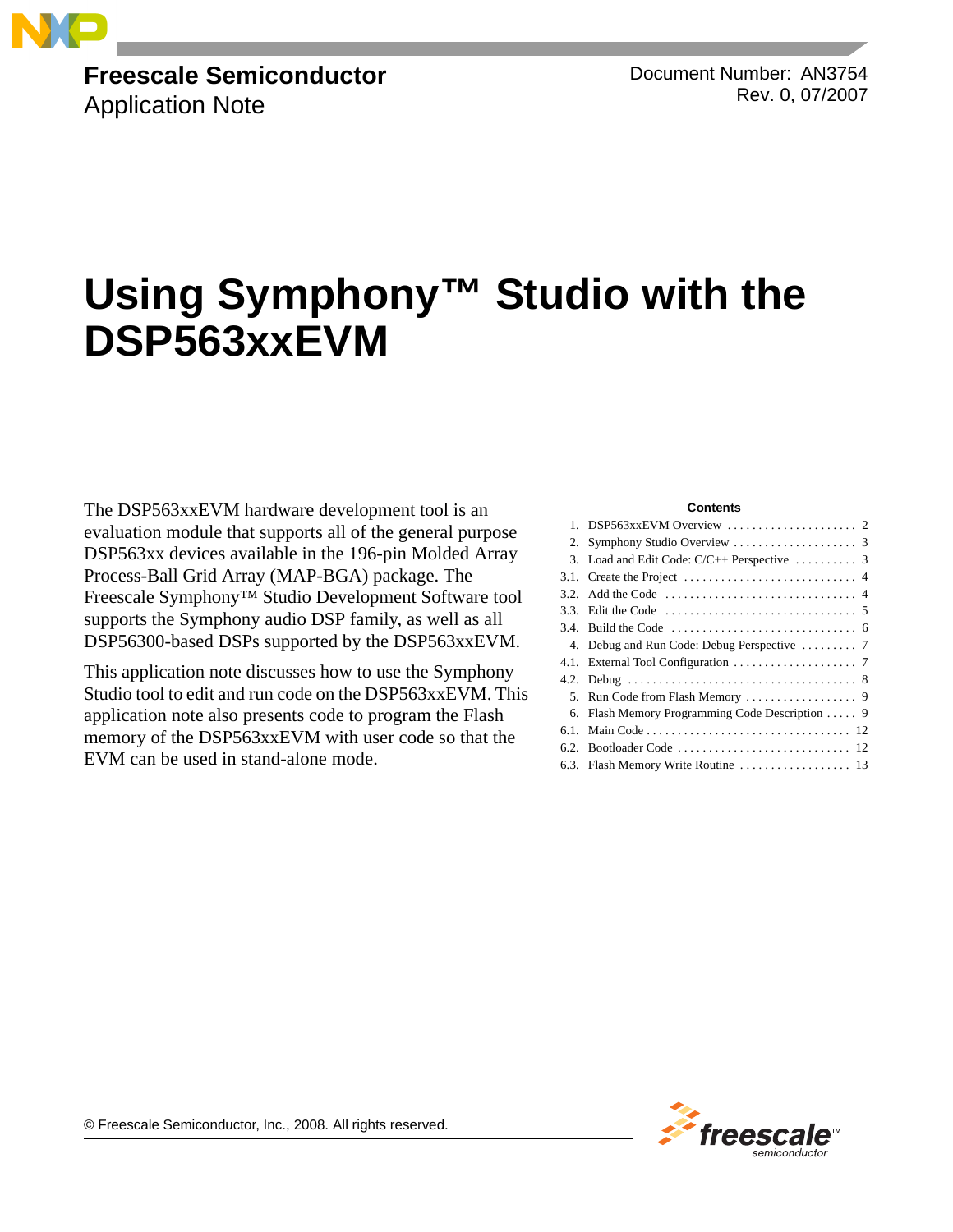

**DSP563xxEVM Overview**

## <span id="page-1-0"></span>**1 DSP563xxEVM Overview**

The DSP563xxEVM was designed to support all of the general purpose DSP563xx devices that are currently available in the 196-pin MAP-BGA package: DSP56303, DSP56309, DSP56311 and DSP56321. Included with the DSP563xxEVM is a sample case that contains all of these devices so the user can choose which device to evaluate. The DSP563xxEVM contains a socket in which any of these devices can be placed. Some of these devices have different core voltage requirements. Table 1-1 shows the jumper settings required to set the correct core voltage for each device.

| <b>Device</b> | Core<br><b>Voltage</b> | J18 (Voltage Select) Setting           | J16 (Low Voltage<br><b>Select) Setting</b> |
|---------------|------------------------|----------------------------------------|--------------------------------------------|
| DSP56303      | 3.3V                   | 1 to 2 $(3.3 V)$                       |                                            |
| DSP56309      | 3.3V                   | 1 to 2 $(3.3 V)$                       |                                            |
| DSP56311      | 1.8V                   | 2 to 3 (Low voltage determined by J16) | $3$ to 4                                   |
| DSP56321      | 1.6V                   | 2 to 3 (Low voltage determined by J16) | $5$ to $6$                                 |

**Table 1-1. DSP563xxEVM Voltage Jumper Settings**

The DSP563xxEVME User's Manual (DSP563xxEVMEUM/D) describes the DSP563xxEVM in more detail. This application note assumes that the DSP563xxEVM has been setup as described in Sections 1.2.1 - 1.2.3 of the User's Manual. It is important for the timing of the Flash memory programming code to verify that the DSP is driven with the 19.6608 MHz clock by setting the jumper at J13 (CLK\_SEL) to pins 1 to 2. This application note does not use the Suite56 Software described in Section 1.2.4, so it is not necessary to complete the steps in this section.

The DSP563xxEVM also includes:

- $64K \times 24$ -bit fast static RAM (FSRAM) for expansion memory
- 256K  $\times$  bit-bit Flash memory for stand-alone operation
- 16-bit CD-quality audio codec
- headers to facilitate direct access for off board devices to the on-chip peripheral ports
- 14-pin JTAG/OnCE connector that allows direct connection of an external command converter
- buttons for asserting RESET and the IRQ pins of the DSP
- switches for setting the DSP boot mode.

This application note presents assembly code to program the Flash memory with user code to allow stand-alone operations after setting the correct boot mode switches. This document also describes how to write code to Flash memory that programs the DSP ESSI ports to communicate to the audio codec and allow music to be passed from the audio input jack (J12) to the DSP and back to the audio output jack (J10) or the headphone jack (J15). Please see **Appendix A** of the *DSP563xxEVME User's Manual* for a full description of the audio codec programming code.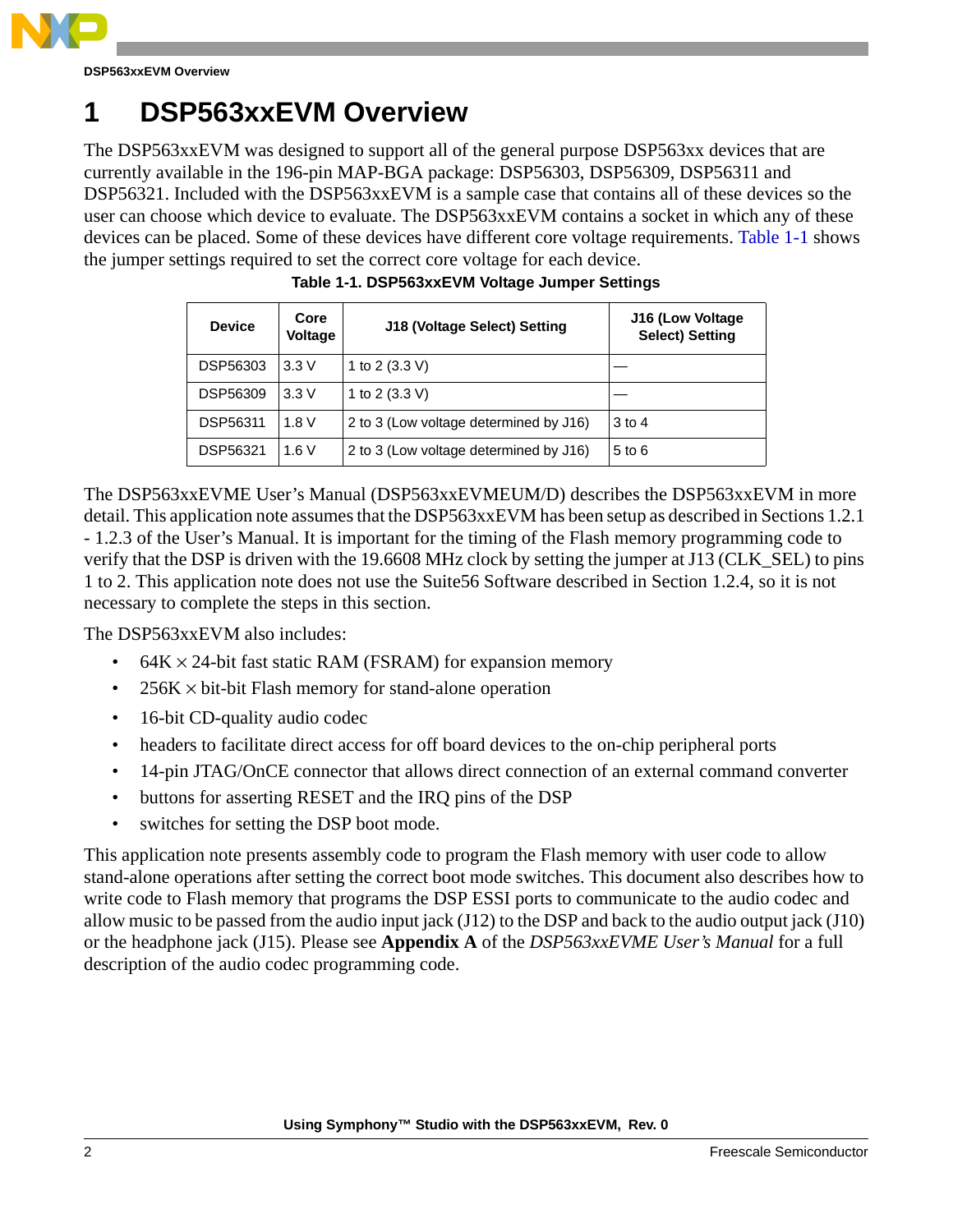

### <span id="page-2-0"></span>**2 Symphony Studio Overview**

This application note describes how to use the new Symphony Studio Development Software with the DSP563xxEVM. Symphony Studio uses the extensible development platform Eclipse, which is an open source industry standard, to provide a new way to develop code through an Integrated Development Environment (IDE). The IDE allows code creation and editing as well as project management, debugging and code compilation all in one software suite. Symphony Studio is fully backward compatible with existing application code, as the Suite56 assembler and linker tools are reused in the platform. Since the toolset reuses many components from the Suite56 platform, the learning curve is minimized. The IDE allows quicker code generation and easy program management. In addition, unlike the Suite56 tool that only allows access to the EVM through a parallel port, the Symphony Studio allows communication to the EVM through a USB port.

Symphony Studio can be downloaded from the Freescale web site at

http://www.freescale.com/symphonystudio. The *Symphony Studio User Guide* (DSPSTUDIOUG) describes the Symphony Studio in detail. This application note assumes that the Symphony Studio has been installed as described in **Section 2** of the *Symphony Studio User's Guide*.

This application note discussed two options for the hardware command converter:

- Axiom parallel port DSP JTAG Pod (which is included with the DSP563xxEVM) for which you must install the parallel port driver as described in Section 2.3.2 of the Symphony Studio User Guide
- Xverve USB Signalyzer Tool (with the DSP563xx adapter) for which you must install the drivers that can be downloaded from the Signalyzer web site at http://www.signalyzer.com/. Pricing information and a detailed description of the Signalyzer tool can also be found at the Signalyzer web site.

### <span id="page-2-1"></span>**3 Load and Edit Code: C/C++ Perspective**

For details, please see the Symphony Studio documentation that contains information on how to create, build, debug and run assembly projects. There are usually multiple methods to complete any task in the Symphony Studio, for example using a pull down menu, using a right mouse click shortcut, using a button in the tool bar, or using one of the function keys. This document attempts to point out as many of these techniques as possible.

Creating and editing code (including the Flash memory programming assembly code) is done in the **C/C++** perspective of Symphony Studio. Different perspectives are chosen by clicking on the corresponding text in the tab in the top right hand corner of the Symphony Studio (C/C++ or Debug) application window. If you do not see the perspective you need in the top right hand corner, you can use the **Window > Open Perspective > Other...** pull down menu to open either of these perspectives.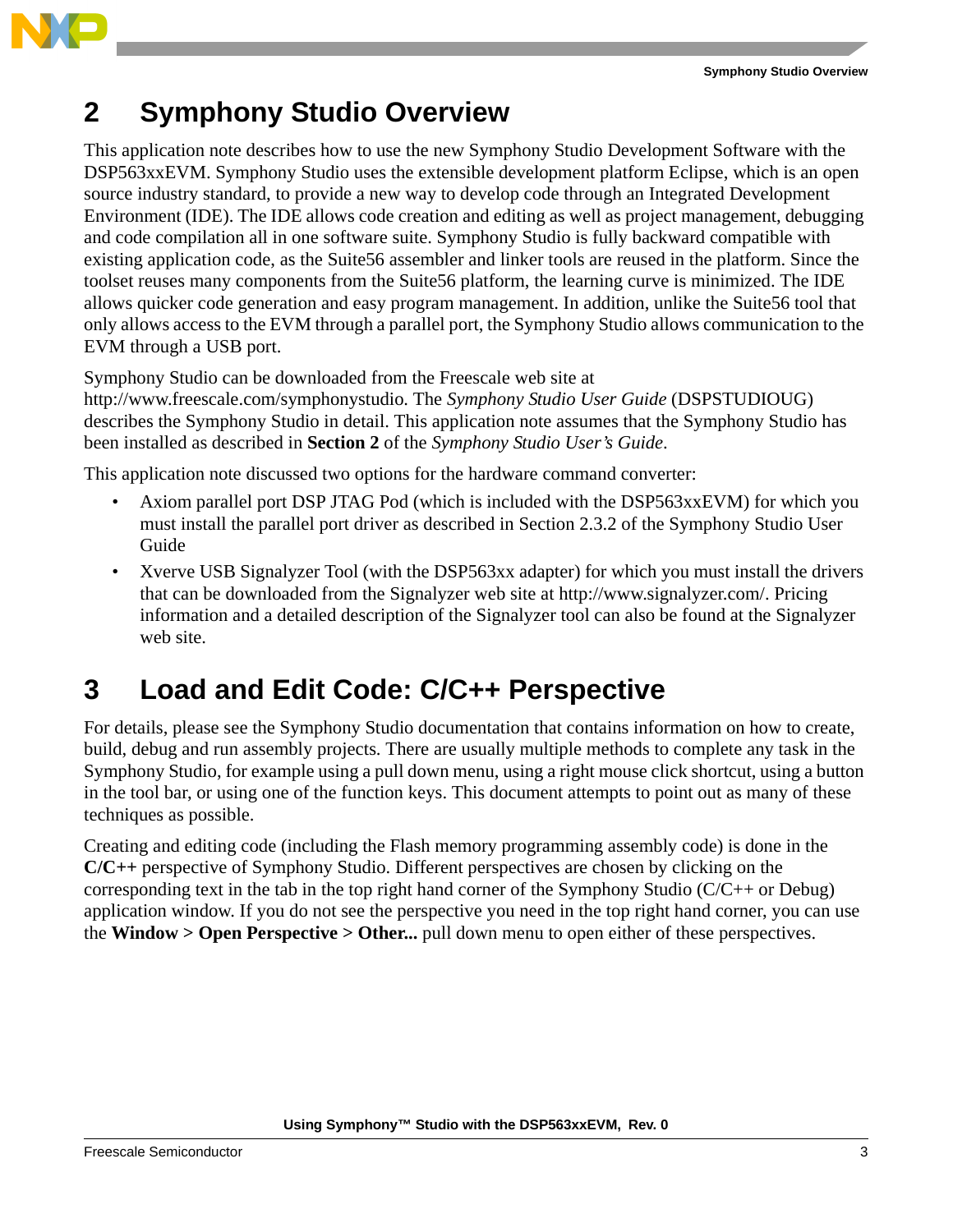

**Load and Edit Code: C/C++ Perspective**

### <span id="page-3-0"></span>**3.1 Create the Project**

Symphony Studio uses projects to organize different groups of code. To create a new project for the Flash memory programming code, navigate to the C/C++ perspective then choose **File** > **New** > **Managed Make ASM Project**. You can also right click in the **Navigator** View and choose **New** > **Managed Make ASM Project**. The Navigator View is usually on the left hand side of the C++ Perspective. If not, you can open the Navigator View using the **Window > Show View > Other...** pull down menu. You can also create a new project by clicking on the **New** tool bar button (which looks like a little window with a plus in the upper corner).

Type a project name in the **Project name:** field and click on the **Next>** button. Then click on the **Finish** button because the default settings are appropriate for this project. You can now see your empty project in the Navigator View.

### <span id="page-3-1"></span>**3.2 Add the Code**

Next, add the Flash memory programming code to your new project. If you already have the Flash memory programming code in a file, you can use the import function to add the file to the project. To use the import function, right click in the Navigator View and choose **Import** or choose **File** > **Import** from the pull down menu. Choose **File System** under **General** and click **Next>**. Make sure the **Into folder:** field contains your project name. Click the **Browse** button next to the **From directory:** field. Navigate to the directory that contains the Flash memory programming code and click the **OK** button. Click in the box next to the Flash memory programming code and click the **Finish** button. You can also add the Flash memory programming code to the project by dragging it from a file explorer window and dropping it into the project folder in Symphony Studio.

If you do not have the Flash memory programming code in a file, you can use the new file option. To create a new file, right click in the Navigator View and choose **New > File** or choose **File** > **New > File** from the pull down menu. Click on your project name, and type a name for the Flash memory programming code file (flash.asm works nicely) in the **File name field:**. Then click the **Finish** button. Now you can copy the text of the Flash memory programming code from Example 5 of this document and paste it into the editing window of your new file.

The Flash memory programming code requires that the user code you want to write to the Flash memory is also loaded into the DSP memory. For this document, we write the audio codec programming code that is included with the DSP563xxEVM (on the *DSP563xxEVME Technical Documentation CD*) to the Flash memory. Therefore, the codec code needs to be added to the project so that it can be loaded to the DSP memory before running the Flash memory programming code. Locate where the codec files were saved from the DSP563xxEVM software installation. The codec files should be in a directory called Tests\Codec\_Source. To add the codec files to the project, use the **Import** function (as described above) or drag the files from a file explorer window to the Symphony Studio project folder. You need to add the following files from the Codec\_Source directory:

- direct.asm
- ada\_equ.asm
- ada\_init.asm
- ioequ.asm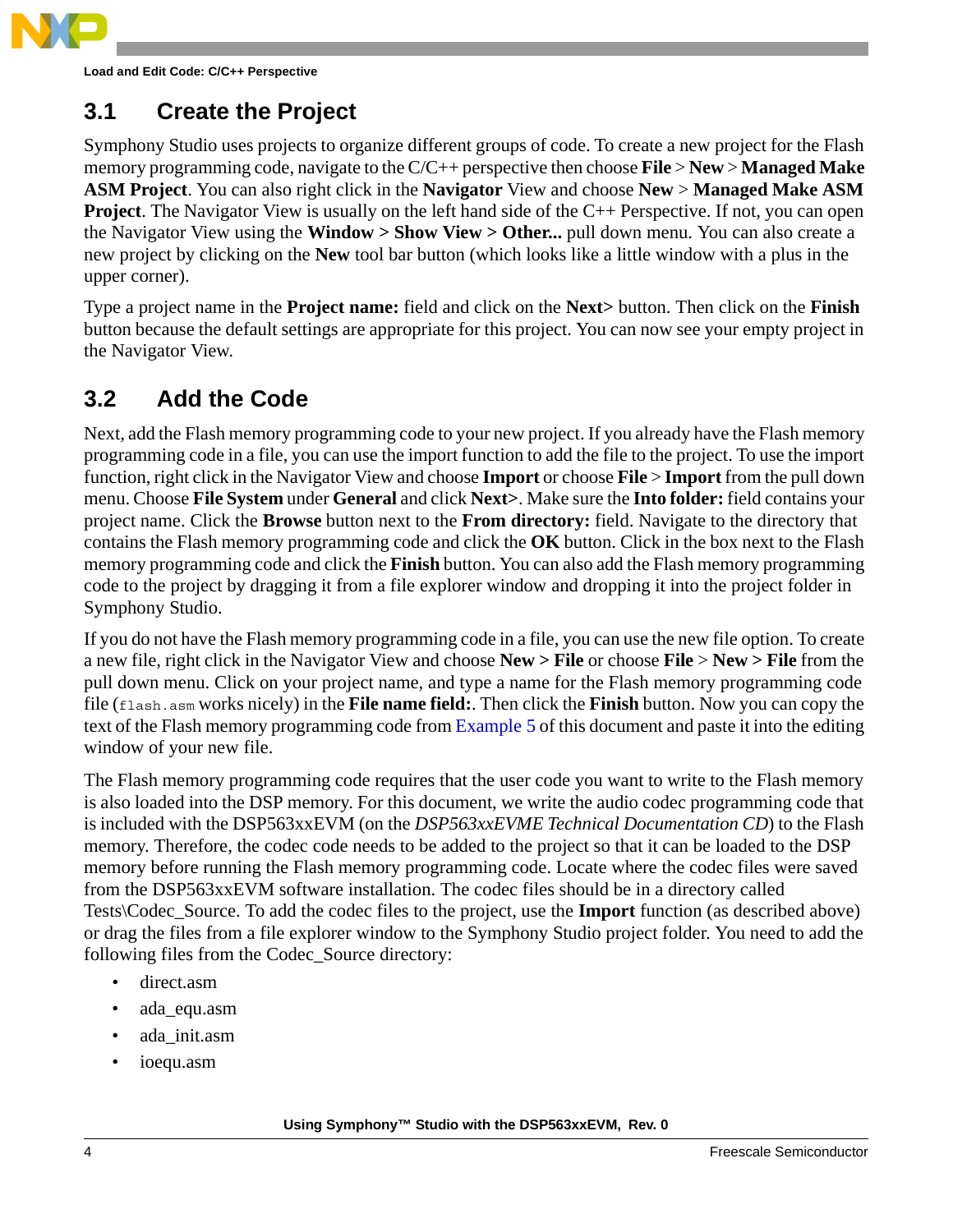

### <span id="page-4-0"></span>**3.3 Edit the Code**

Once the necessary code files are added to the project, you must edit these code files. You must tell the Flash memory programming code which DSP device you will be using and you must change the codec code to allow it to build in the Symphony Studio environment.

#### <span id="page-4-1"></span>**3.3.1 Flash Memory Programming Code Device Define**

The Flash memory programming code in Example 5 uses a **define** assembly directive, shown in Example 1, to determine on which device the code is going to be run.

The code can be configured for a DSP56303, DSP56309, DSP56311, or DSP56321 device by changing the text in quotes of the **define** directive to 56303, 56309, 56311 or 56321 respectively. To use the Flash memory programming code for a device other than the DSP56311, you must change the text in the quotes to represent the device you are using. The information from the **define** directive is used in the Flash memory programming code with conditional assembly directives to determine the location of the Flash memory programming code in program memory and to program the PLL registers.

The Flash memory programming code is placed at the top of the internal program memory so that the user code can be placed in the low program memory (and use the default interrupt vector locations, if needed). The different DSP devices have different amounts of program memory. Therefore, the Flash memory programming code uses conditional assembly directives to determine where to place the code depending on the device selected in the **define** directive.

The DSP56321 has a different PLL circuit than the other DSP563xx devices. Therefore, the Flash memory programming code uses conditional assembly directives to choose different PLL register programming instructions when the code is to be run on a DSP56321 device.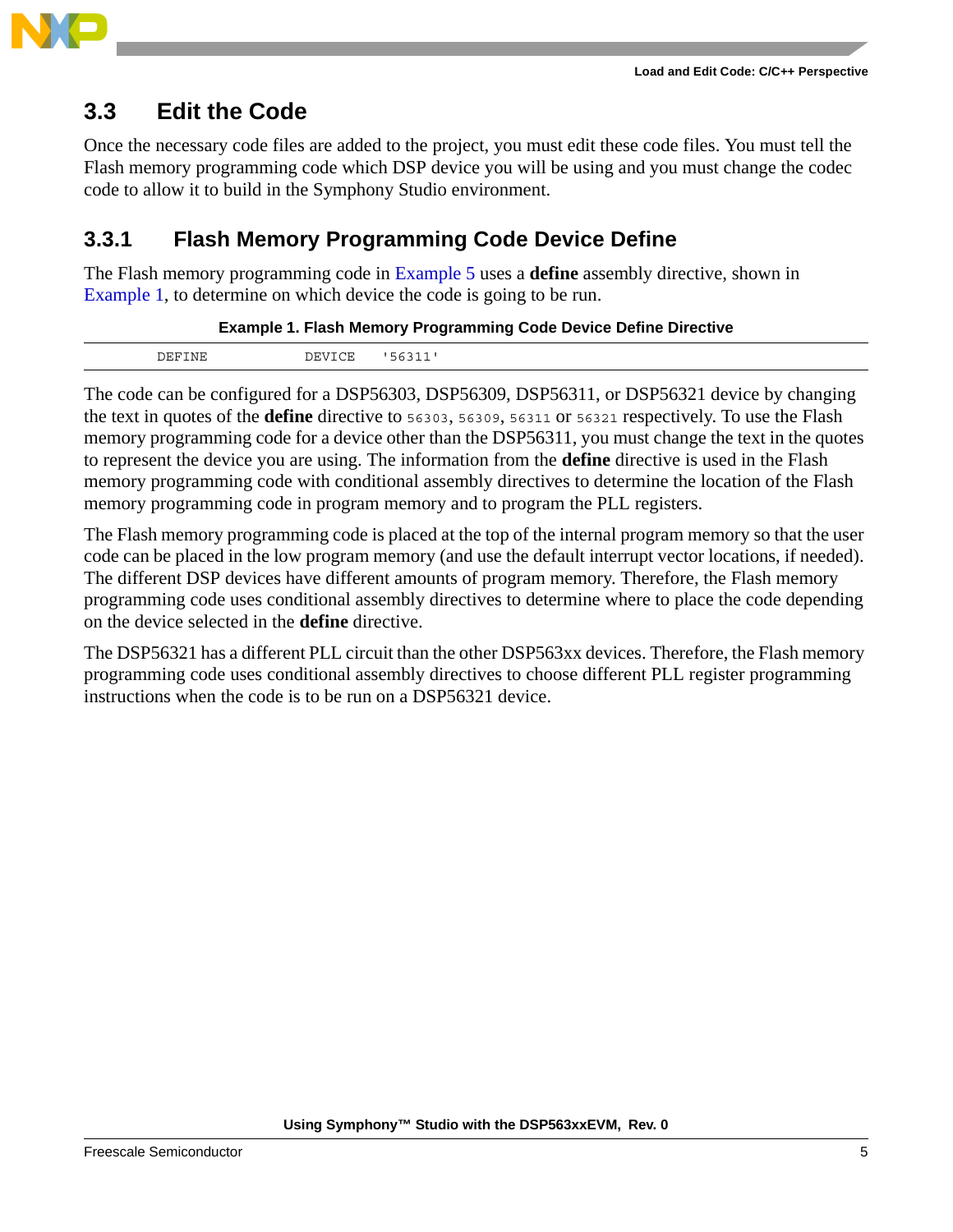

**Load and Edit Code: C/C++ Perspective**

### **3.3.2 Codec Code Edits**

The codec code include file directives need to be modified to be used with Symphony Studio. First, right click on each of the three include files (ada\_equ.asm, ada\_init.asm and ioequ.asm) in the Navigator View and choose **Rename**. Change the extension of each of these three files from .asm to .equ. Your project now contains two .asm files (flash and direct) and three .equ files (ada\_equ, ada\_init and ioequ).

<span id="page-5-1"></span>Next, double click on the direct.asm file to open it in the editing window. At the top of the direct.asm file, change the code from [Example 2](#page-5-1) to be the same as the code from [Example 3](#page-5-2).

#### **Example 2. Original direct.asm Include Directives**

```
include 'ioequ.asm' 
include 'intequ.asm' 
include 'ada_equ.asm' 
; NOTE -- audio passthrough method below uses polling, not interrupts 
include 'vectors.asm'
```
#### **Example 3. Modified direct.asm Include Directives**

<span id="page-5-2"></span>include '../ioequ.equ' include '../ada\_equ.equ'

The file extensions for the ioequ and ada\_equ files have been updated. The relative reference to the parent directory is required because the Managed Make ASM scripts build the application in the Debug directory (which is created if it does not already exist) within the project directory. The source files are located in the project directory. In addition, the codec code does not use interrupts; therefore, the intequ.asm and vectors.asm references can be removed.

Finally, scroll down to the bottom of the direct.asm file and make the same changes for the include statement for the ada\_init.asm file. The final statement for the ada\_init include file should look like [Example 4.](#page-5-3)

#### **Example 4. Modified direct.asm Include Code for ada\_init File**

<span id="page-5-3"></span>include '../ada\_init.equ'

Make sure you save any files that you modify. You can save files using the **File > Save** pull down menu or by clicking on the **Save** button in the tool bar (which looks like a little diskette).

### <span id="page-5-0"></span>**3.4 Build the Code**

Now, you can build the project. Symphony Studio has two build choices, which depend on how the **Build Automatically** option is set under the **Project** pull down menu. If this option is selected (check next to the option), Symphony Studio builds the project every time a file within the project is modified and saved. If this option is not selected (no check next to the option), Symphony Studio builds the project only when instructed. If Build Automatically is not selected, you can direct Symphony Studio to build your project by using the **Project > Build All** pull down menu, by clicking on the **Build All** button in the tool bar (which looks like a little piece of paper with 1s and 0s on it) or, by right clicking on the project name in the Navigator View and choosing **Build Project**. If the code was modified correctly, a few warnings may appear in the Console window at the bottom of the Symphony Studio, but no errors.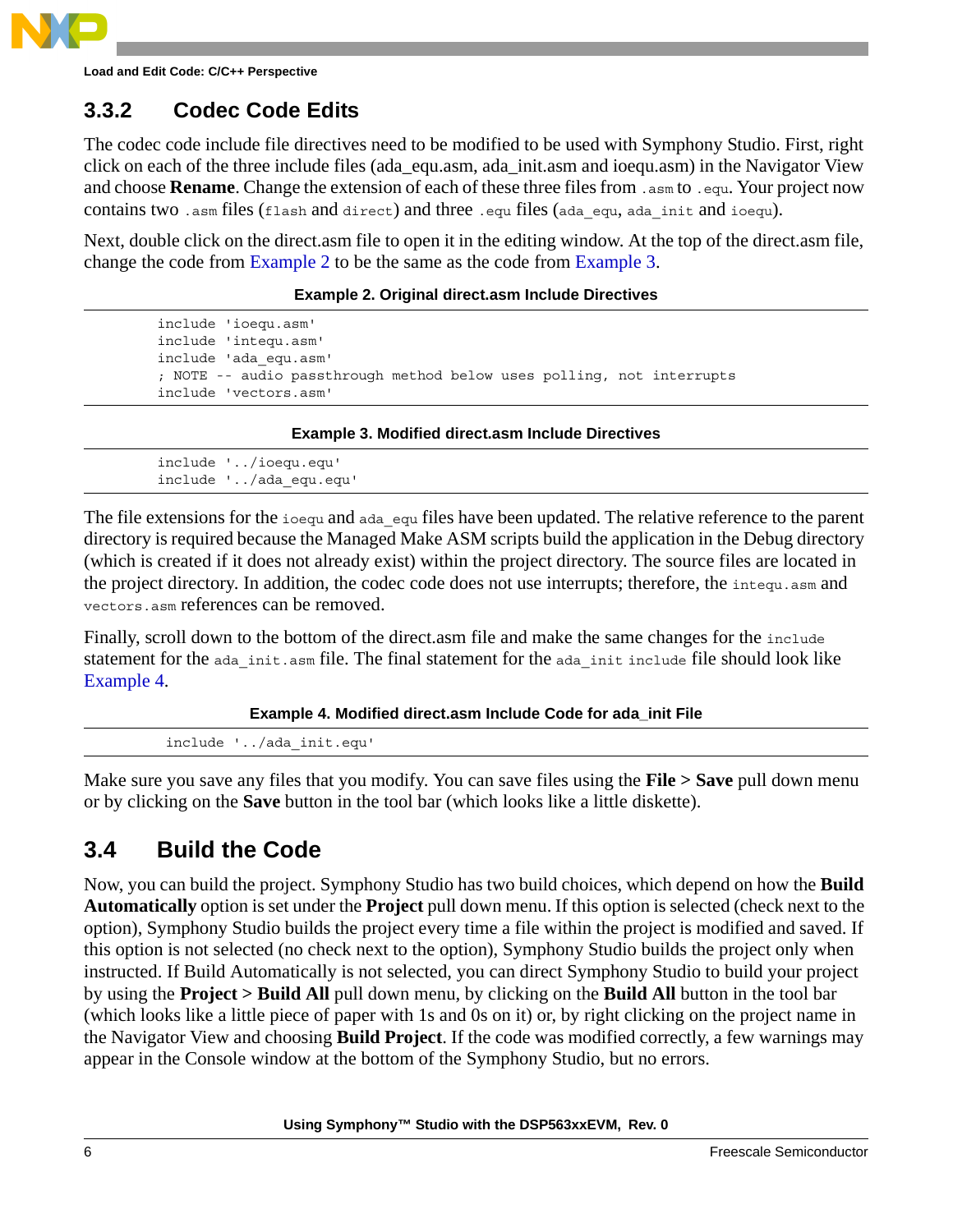

### <span id="page-6-0"></span>**4 Debug and Run Code: Debug Perspective**

After the code is built, debug and run the code by navigating to the **Debug** Perspective. To switch to the **Debug** Perspective, click on the **Debug** tab in the top right hand corner of the Symphony Studio or use the **Window > Open Perspective** pull down menu.

But first, if you are using a parallel port command converter (Axiom DSP JTAG Pod), you must modify the communication timeout values to allow the debugger enough time to download both the Flash memory programming code and the codec code. To increase the timeout interval, choose the **Window > Preferences** pull down menu and then open the **C/C++ > Debug > GDB MI** preferences. Change the Debugger timeout to 30000 ms and the Launch timeout to 90000 ms. This is just an example of timeout values. You can adjust these timeout numbers to appropriate values for your system.

### <span id="page-6-1"></span>**4.1 External Tool Configuration**

The first step in debugging is to setup the External Tool. The External Tool launches the Open On-Chip Debugger (OpenOCD), which is a GDB-JTAG server that enables the host computer to communicate with the target hardware. The External Tool configuration is managed via the **Run > External Tools > External Tools...** pull down menu. Highlight the **OpenOCD GDB Server** configuration on the left, then click the **New** button to create a configuration. You can also double click on the **OpenOCD GDB Server** configuration to create the configuration. In the **OpenOCD Configuration File** group, choose **56300** for the **Device**. Then choose the **Dongle** based in the hardware command converter you are using:

- **Signalyzer** for the Signalyzer USB tool
- **Wiggler** for the Axiom parallel port DSP JTAG Pod.

If you are going to be using more than one OpenOCD server configuration, you may want to change the name of the configuration in the **Name:** field to describe each configuration more clearly. Then you can click on the **Run** button to launch the connection to either OpenOCD server (make sure the EVM is powered on and connected to the PC correctly).

You can also use the **External Tools** button in the tool bar (which looks like an arrow in a green circle with a little red toolbox). If you click on this button, Symphony Studio automatically launches the last used External Tool configuration, or you can click on the arrow to the right of the button to access the External Tools options (instead of using the pull down menu).

When you launch an External Tool Configuration, the new link is listed in the Debug View window as well as any notes or errors in the Console window. After you run an External Tool configuration the first time, it becomes available as a choice in the **Run > External Tools** pull down menu (and the External Tools tool bar button menu), therefore, you do not need to create this configuration again.

To stop the External Tool process use the **Run > Terminate** pull down menu or click on the Terminate button in the Debug View window tool bar (which looks like a red square) when the External Tool process is highlighted in the Debug View window. To remove the External Tool process from the Debug View window, you can click on the **Remove All Terminated Launches** button in the Debug View window tool bar (which looks like two grey x's). You can also terminate and remove an External Tool processes by right clicking on it in the Debug View window and choosing Terminate, Terminate and Remove, or even Terminate and Relaunch. You must terminate the process before it can be removed. You should not terminate the External Tool process if you still have a Debug process running.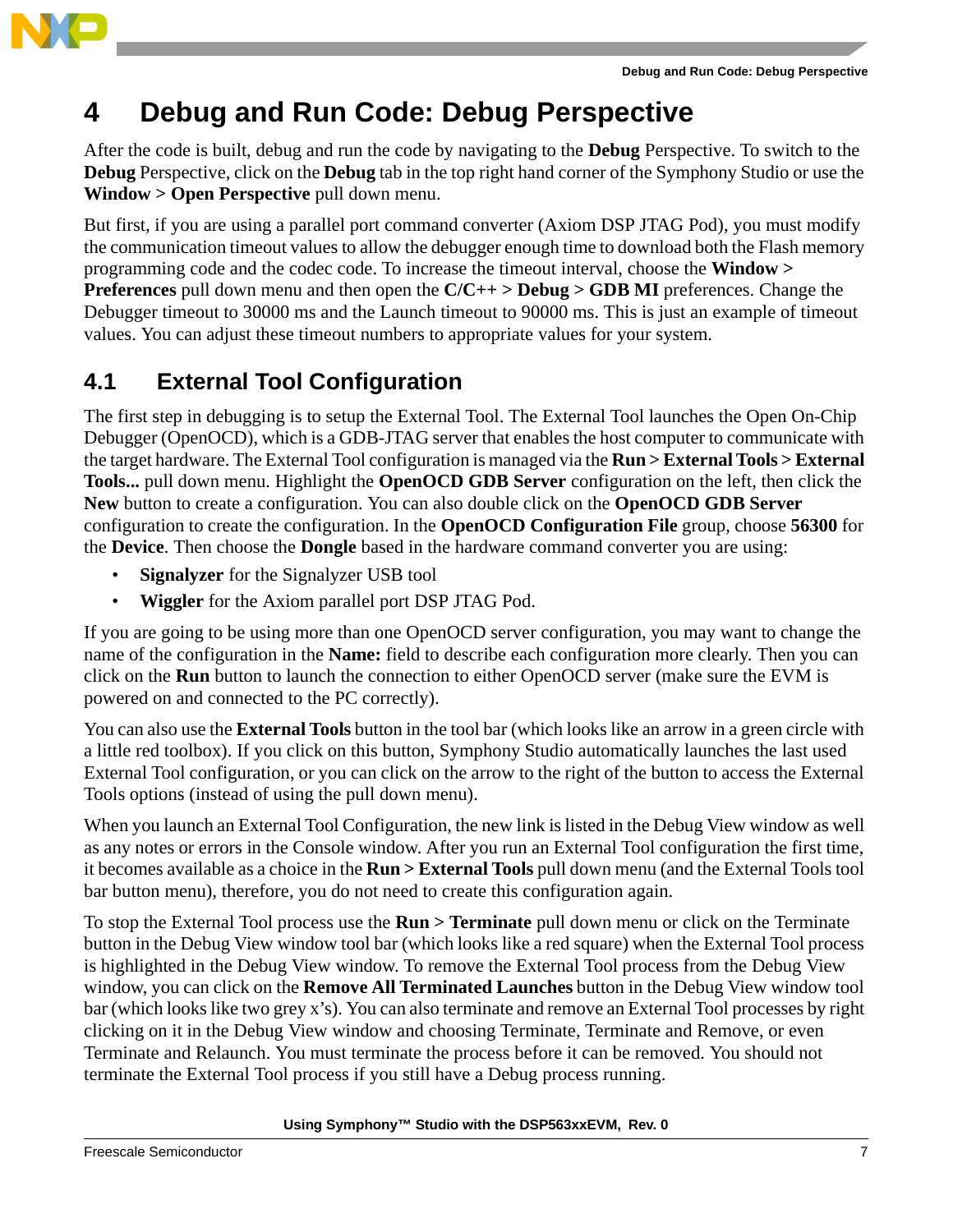

### <span id="page-7-0"></span>**4.2 Debug**

After the connection to the EVM has been established, the code can be downloaded to the DSP. This is accomplished with the Debug configuration. To setup a new Debug configuration, use the **Run > Debug...** pull down menu. Highlight **Freescale 563xx**, then click the **New** button to create a debug configuration or you can double click on the **Freescale 563xx** to create the configuration. The **Name:** and **Project:** fields should already be filled out (you can change the name if you desire). Click on the **Search Project...** button. The object file (\*.cld) for this project should already be chosen, so click the **OK** button. Then click the **Debug** button. Be patient: using the parallel command converter it may take as long as 30 seconds to download both programs to the DSP.

You can also use the **Debug** button in the tool bar (which looks like a little green bug). If you click on this button, Symphony Studio automatically launches the last used Debug configuration, or you can click on the arrow to the right of the button to access the Debug options (instead of using the pull down menu).

When you launch the Debug Configuration, the new link is listed in the Debug window as well as any notes or errors in the Console window. After you run a Debug configuration the first time, it becomes available as a choice in the **Run > Debug History** pull down menu (and the Debug tool bar button menu) for you to use; therefore, you do not need to create this configuration again.

After the code is downloaded to the DSP, your Flash memory programming code appears in a window view below the Debug View. A green highlight tells where the program counter is located in the code. The green highlight should appear on the first line of the Flash memory programming code (move #\$100,r0). You can step through the code and watch the green highlight change one line at a time. You can step by using the **Run > Step Into** or **Step Over** pull down menu, clicking on the **Step Into** or **Step Over** Debug View tool bar buttons (which look like yellow arrows), or using the F5 and F6 function keys.

Now the code is ready to run. There are several ways to run the code:

- use the **Run > Resume** pull down menu.
- use the **Resume** Debug View tool bar button which looks like a green triangle.
- right click on the debug process list in the Debug View and choose **Resume.**
- use the F8 function key.

When using any of these methods, the Flash memory programming code runs and it loads the codec code to the Flash memory of the EVM. When the code is running, control is given to the DSP; therefore, the windows of the debugger do not update. The Flash memory programming code was written to stop automatically when it is finished and return control back to the debugger. Thus, when the Flash memory programming is complete, the debugger windows update, and you can see that the Flash memory programming code has stopped at a debug instruction.

To stop the Debug process, use the **Run > Terminate** pull down menu, or click on the Terminate button in the Debug View window tool bar (this button looks like a red square) when the Debug process is highlighted in the Debug View window. To remove the Debug process from the Debug View window, click on the **Remove All Terminated Launches** button in the Debug View window tool bar (the button looks like two grey x's). You can also terminate and remove a Debug processes by right clicking on it in the Debug View window and choosing Terminate, Terminate and Remove, or even Terminate and Relaunch. You must terminate the process before it can be removed.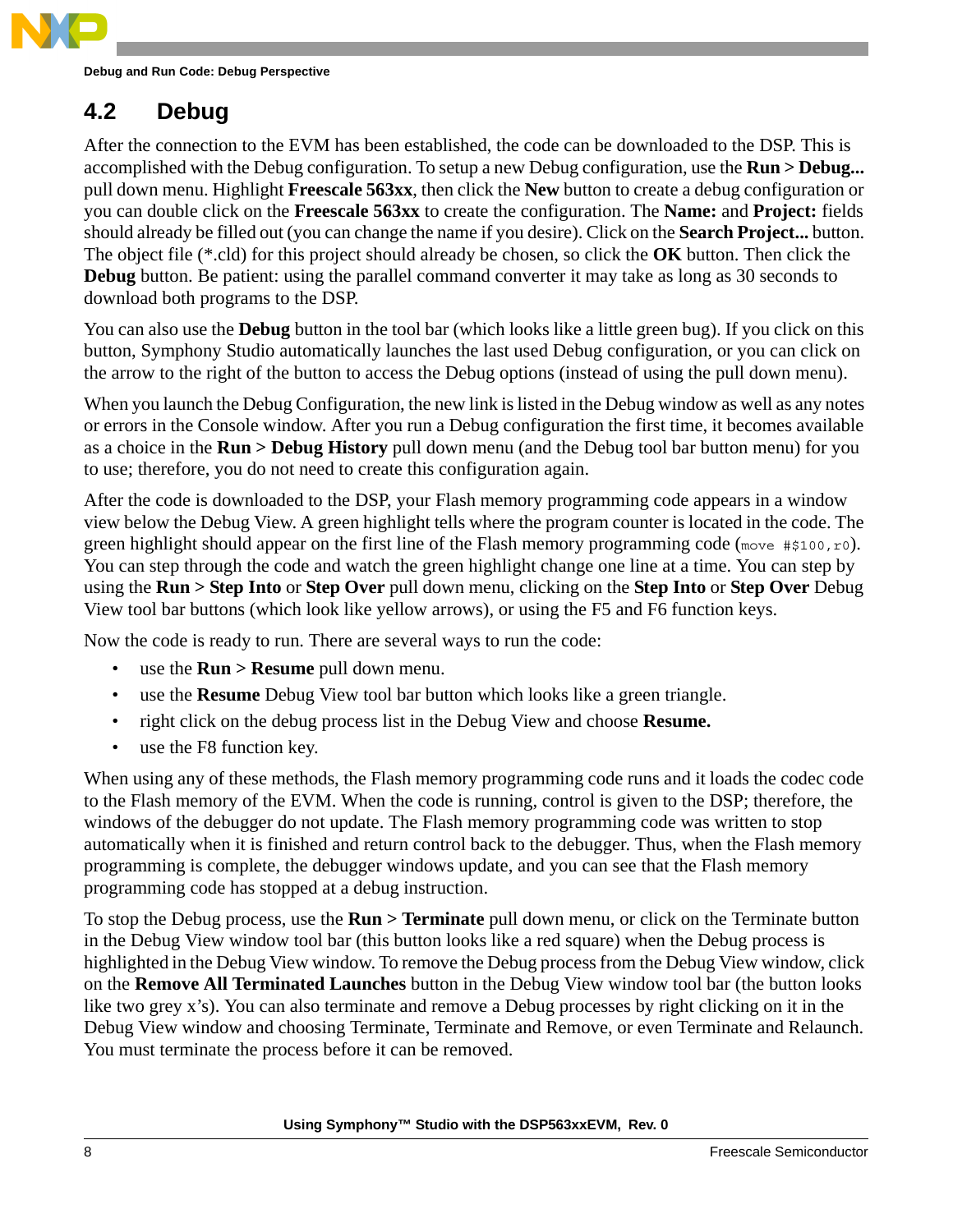

### <span id="page-8-0"></span>**5 Run Code from Flash Memory**

After the codec code has been programmed to the Flash memory, the code can be run in stand-alone mode, that is, with no connection to the PC via a hardware command converter. Therefore, you can remove the command converter connected to J3 of the EVM. You must make sure that the correct boot mode is set on the boot mode switches at SW4. The DSP checks the pins connected to these switches (MODA-D) after reset to determine how to boot the DSP. To boot the DSP from the Flash memory, use boot mode 9: bootstrap from byte-wide memory, by setting the switches on SW4 to be  $4 =$  OFF,  $3 = ON$ ,  $2 = ON$ , and  $1 =$  OFF.

The audio codec programming code requires music input to the EVM and a set of headphones for the output. Connect a music source to the audio input jack at J12 using an audio interface cable with 1/8-inch stereo plugs and connect a set of headphone to the jack at J15. Then, you simply press the Reset button, SW1, and you can hear the music in the headphones. Now, you have successfully programmed the DSP563xxEVM Flash memory and run the DSP in stand-alone mode using the Symphony Studio development tools.

### <span id="page-8-1"></span>**6 Flash Memory Programming Code Description**

Example 5 is an example of code used to program the Flash memory. This code has three sections: the main code, the bootloader code, and the Flash memory write routine. The following subsections describe in detail the code sections used in this example.

#### **Example 5. Flash Memory Programming Code**

```
;----------------------------------------------------------------------------
 Flash.asm: routine to make user code bootable from FLASH on the DSP563xxEVM
;
; Execute with: R0 pointing to first word of user code
; R1 containing size of the user code in WORDS
;
; Copyright Freescale 2008
;----------------------------------------------------------------------------
       DEFINE DEVICE '56311'
; Put I/O equates here for flash program so codec program and use ioequ.file 
; and everything compiles in one big project
M1_PCTL               EQU $FFFFFD               ; PLL Control Register
M1_PCTL_321 EQU $FFFFD1 ; DSP56321 DPLL Control Register
M1_DSCR_321 EQU $FFFFD0 ; DSP56321 DPLL Static Control Register
              EQU $FFFFF8 ; Address Attribute Register 1
M1 BCR                 EQU $FFFFFB                   ; Bus Control Register
; Register Equates
AAR1V EQU $040711 : imaps FLASH from x:$040000-x:$05ffff
BCRV BOOT & BOOT $0126A1 (21 wait states in AAR1 domain
;----------------------------------------------------------------------------
       if (DEVICE==56303)
       org p:$F00 ; put flash code high in memory for DSP56303
       endif
       if (DEVICE==56309)
       org p:$4F00 ; put flash code high in memory for DSP56309
       endif
       if (DEVICE==56311)
```
**Using Symphony™ Studio with the DSP563xxEVM, Rev. 0**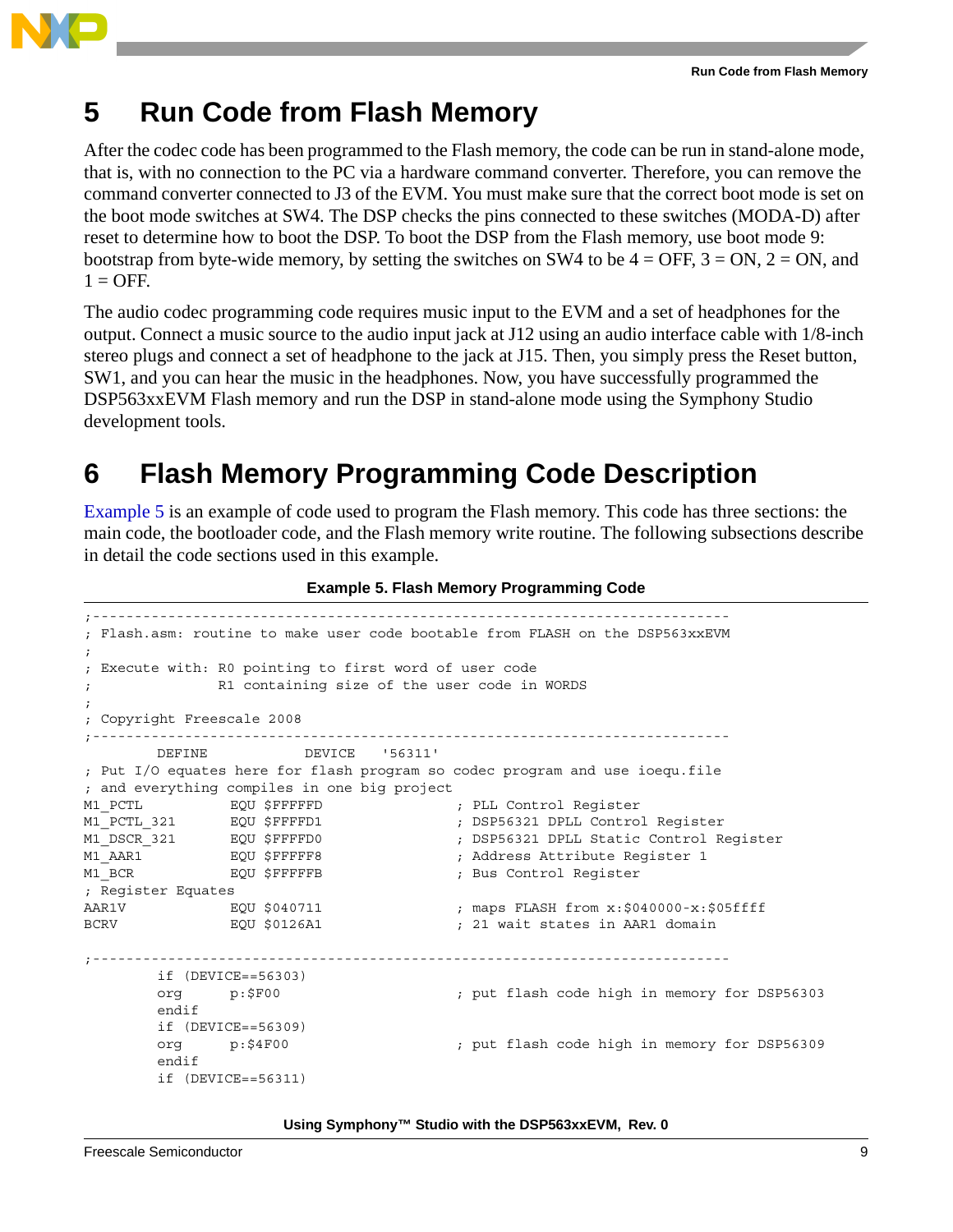#### **Flash Memory Programming Code Description**

org p:\$7F00 ; put flash code high in memory for DSP56311 endif if (DEVICE==56321) org p:\$7F00 ; put flash code high in memory for DSP56321 endif main flash  $\qquad \qquad ;$  can go in low memory move #\$100, r0 (a) ; first word of user code at p:\$100 move #\$100, r1 ; user code is 0x100 words long if (DEVICE==56321) movep #\$000008,x:M1\_PCTL\_321 ; DSP56321 PLL enabled movep #\$000005,x:M1 DSCR 321 ; DSP56321 PLL = 5x19.6608MHz = ~100MHz else movep  $\#$ \$040004,x:M1 PCTL ; PLL =(5/(1\*1)) x 19.6608MHz = ~100MHz endif movep #AAR1V,x:M1\_AAR1 ; maps FLASH from x:\$040000-x:\$05ffff movep #BCRV, x: M1 BCR ; 21 wait states in AAR1 domain move  $\# > 42$ , x0 ; calculate number of flash sectors clr b r1,a ; for user code \_cmpsec inc b sub x0,a bgt \_\_ cmpsec move b0, p:NUM\_SEC ; save number of sectors ;---------------------------------------------------------------------------- ; write the bootloader code into the FLASH move r0, p: CODE\_START ; save code start for user code move r1, p:CODE SIZE ; save code size for user code move #BOOT, r0 (a) istarting location of data to write move #\$040000, r2 ; starting location of flash memory jsr WR\_FLASH  $\qquad$  ; jump to flash write routine ;---------------------------------------------------------------------------- ; write the user code into the FLASH move #\$040080, r2 ; user code begins at flash address \$80<br>move p:CODE\_START, r0 ; where to get the user code<br>move p:NTIM CEC r3 ; the number of sectors to write move p:CODE\_START, r0 ; where to get the user code move p:NUM\_SEC,r3 ; the number of sectors to write dor r3, wrsec bsr <WR\_FLASH ; WR\_FLASH loads 42 words each time nop \_wrsec nop debug ; program end nop ;---------------------------------------------------------------------------- ; Bootloader code ; The following code moves the user code from the FLASH to P:RAM. ; The users code starts in the 2nd sector of the FLASH at x:\$040080 BOOT dc BOOT END-BOOT ; storage for size of boot dc bootgo  $;$  storage for address of boot bootgo movep #AAR1V,x:M1\_AAR1 ; maps FLASH from p:\$040000-\$05ffff movep #BCRV, x: M1\_BCR  $\qquad$  ; 31 wait states in AAR1 domain

**Using Symphony™ Studio with the DSP563xxEVM, Rev. 0**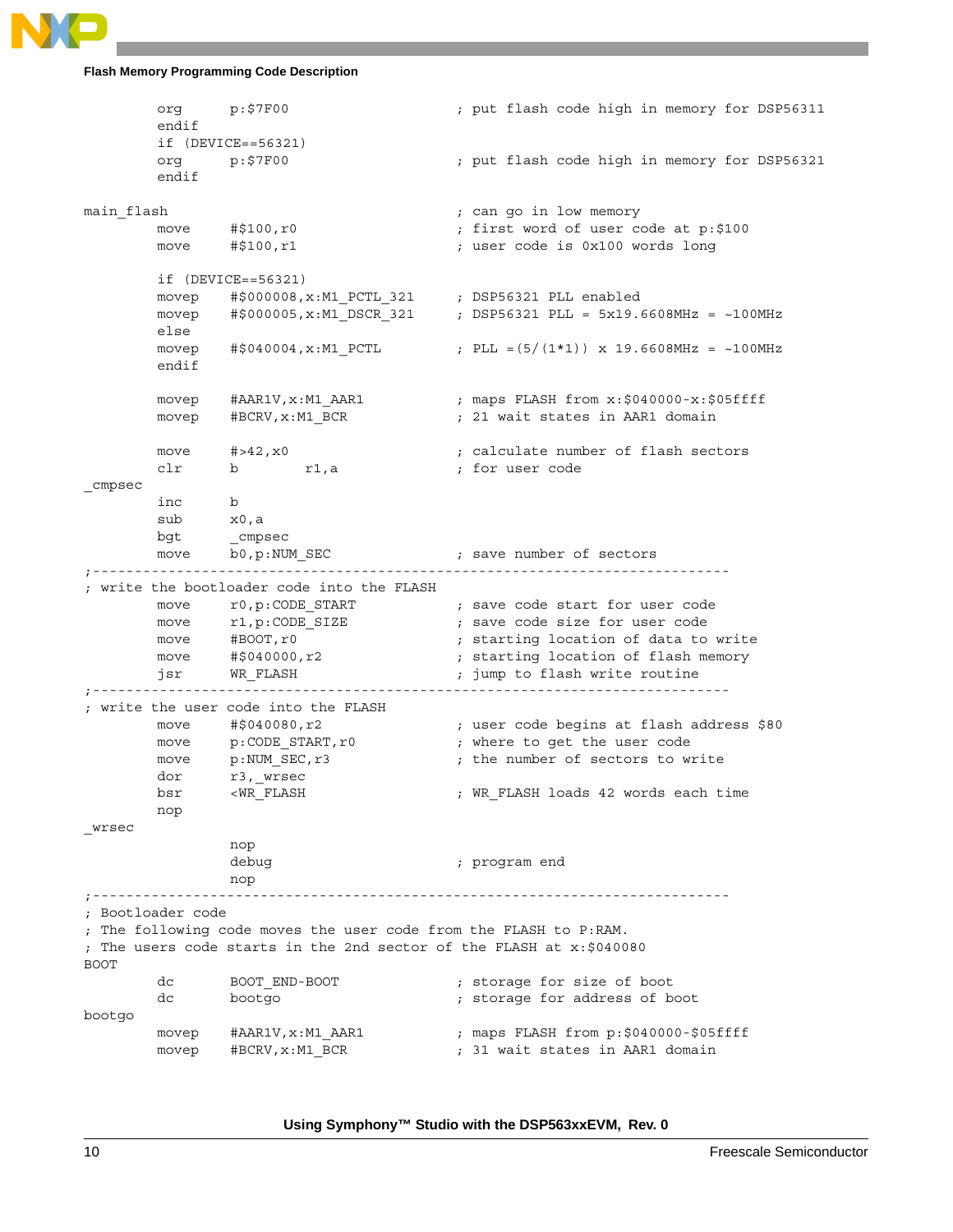

**Flash Memory Programming Code Description**

| load<br>p:NUM SEC, r3<br>move<br>move<br>move p:CODE SIZE, r2<br>#\$040080,r1<br>move |                                  | p:CODE START,r0                                                                |                                               | ; number of sectors to read<br>; starting address of user code<br>; R2 contains the length of code in WORDS<br>; user code goes into FLASH at \$040080 |                                                                                                                                                                        |
|---------------------------------------------------------------------------------------|----------------------------------|--------------------------------------------------------------------------------|-----------------------------------------------|--------------------------------------------------------------------------------------------------------------------------------------------------------|------------------------------------------------------------------------------------------------------------------------------------------------------------------------|
|                                                                                       | dor<br>dor<br>dor<br>move<br>asr | r3, sector loop<br>#42,_word_loop<br>#3, byte_loop<br>$x: (r1) + a2$<br>#8,a,a |                                               |                                                                                                                                                        | ; get all sectors<br>; 42 words per FLASH sector<br>; each word requires 3 bytes<br>; Load byte from FLASH<br>; Shift 8 times to move byte into<br>; correct position. |
| byte loop                                                                             |                                  |                                                                                |                                               |                                                                                                                                                        |                                                                                                                                                                        |
| a1,p:(r0)+<br>movem<br>nop<br>word loop                                               |                                  |                                                                                |                                               | ; Stores 24-bit word into P mem<br>; dummy NOP to avoid do loop restrict.                                                                              |                                                                                                                                                                        |
|                                                                                       | move<br>move                     | $(r1) +$<br>$(r1) +$                                                           |                                               |                                                                                                                                                        |                                                                                                                                                                        |
| sector_loop                                                                           |                                  |                                                                                |                                               |                                                                                                                                                        |                                                                                                                                                                        |
|                                                                                       | move<br>jmp                      | (r1)                                                                           | p:CODE START, r1                              |                                                                                                                                                        | ; Jump to the users code                                                                                                                                               |
| CODE SIZE<br>CODE_START<br>NUM SEC                                                    |                                  | ds<br>ds<br>ds                                                                 | $\mathbf{1}$<br>$\mathbf{1}$<br>1             |                                                                                                                                                        | ; user code size<br>; starting location of user code<br>; number of sectors to save                                                                                    |
| BOOT END                                                                              |                                  | equ                                                                            | $\star$                                       |                                                                                                                                                        |                                                                                                                                                                        |
|                                                                                       | - - - - - - -<br>WR FLASH        |                                                                                | This routine writes one 128-byte FLASH sector | ----------------------                                                                                                                                 |                                                                                                                                                                        |
| $\ddot{ }$<br>$\cdot$<br>$\cdot$                                                      | enter with:                      |                                                                                |                                               |                                                                                                                                                        | r2 pointing to starting FLASH Byte Address<br>r0 pointing to first DSP word to save                                                                                    |
| $\cdot$<br>$\cdot$                                                                    | corrupts:                        |                                                                                |                                               |                                                                                                                                                        | r0 - points to next P:memory location to save<br>r2 - points to next FLASH byte address to write a, b, x0                                                              |
|                                                                                       |                                  |                                                                                |                                               |                                                                                                                                                        | WR_FLASH ; disable_protect - Software data Protection routine                                                                                                          |
| disable_protect                                                                       | move                             | $#$ >\$8D, $x0$                                                                |                                               |                                                                                                                                                        | ; \$8D at DSP ==> \$AA at FLASH                                                                                                                                        |
|                                                                                       | x0, x: \$45555<br>move           |                                                                                |                                               |                                                                                                                                                        | ; Atmel address \$5555                                                                                                                                                 |
|                                                                                       | #>\$72,x0<br>move                |                                                                                |                                               | ; \$7d at DSP ==> \$55 at FLASH                                                                                                                        |                                                                                                                                                                        |
|                                                                                       | move                             | x0, x: \$42AAA                                                                 |                                               |                                                                                                                                                        | ; Atmel address \$2AAA                                                                                                                                                 |
|                                                                                       | move                             | # > \$05, x0                                                                   |                                               |                                                                                                                                                        | ; \$05 at DSP ==> \$A0 at FLASH                                                                                                                                        |
|                                                                                       | move                             | x0, x: \$45555                                                                 |                                               |                                                                                                                                                        | ; Atmel address \$5555<br>;--- writes are now enabled                                                                                                                  |
|                                                                                       | dor                              | #42, move_code                                                                 |                                               |                                                                                                                                                        | ; move 128 bytes                                                                                                                                                       |
|                                                                                       | move<br>nop<br>nop               | $p: (r0) +$ , a                                                                |                                               |                                                                                                                                                        | ; get byte from SRAM                                                                                                                                                   |
|                                                                                       | move<br>lsr                      | a1,x:(r2)+<br>#8,a<br>$a1, x: (r2) +$                                          |                                               |                                                                                                                                                        | ; move low byte to FLASH                                                                                                                                               |
|                                                                                       | move                             |                                                                                |                                               |                                                                                                                                                        | ; move mid byte to FLASH                                                                                                                                               |
|                                                                                       | lsr<br>move<br>nop               | #8,a<br>$a1, x: (r2) +$                                                        |                                               |                                                                                                                                                        | ; move high byte to FLASH                                                                                                                                              |
| move code                                                                             |                                  |                                                                                |                                               |                                                                                                                                                        |                                                                                                                                                                        |
|                                                                                       | move                             | $a1, x: (r2) +$                                                                |                                               |                                                                                                                                                        | ; dummy write                                                                                                                                                          |
|                                                                                       | move                             | $a1, x: (r2) +$                                                                |                                               |                                                                                                                                                        | ; dummy write                                                                                                                                                          |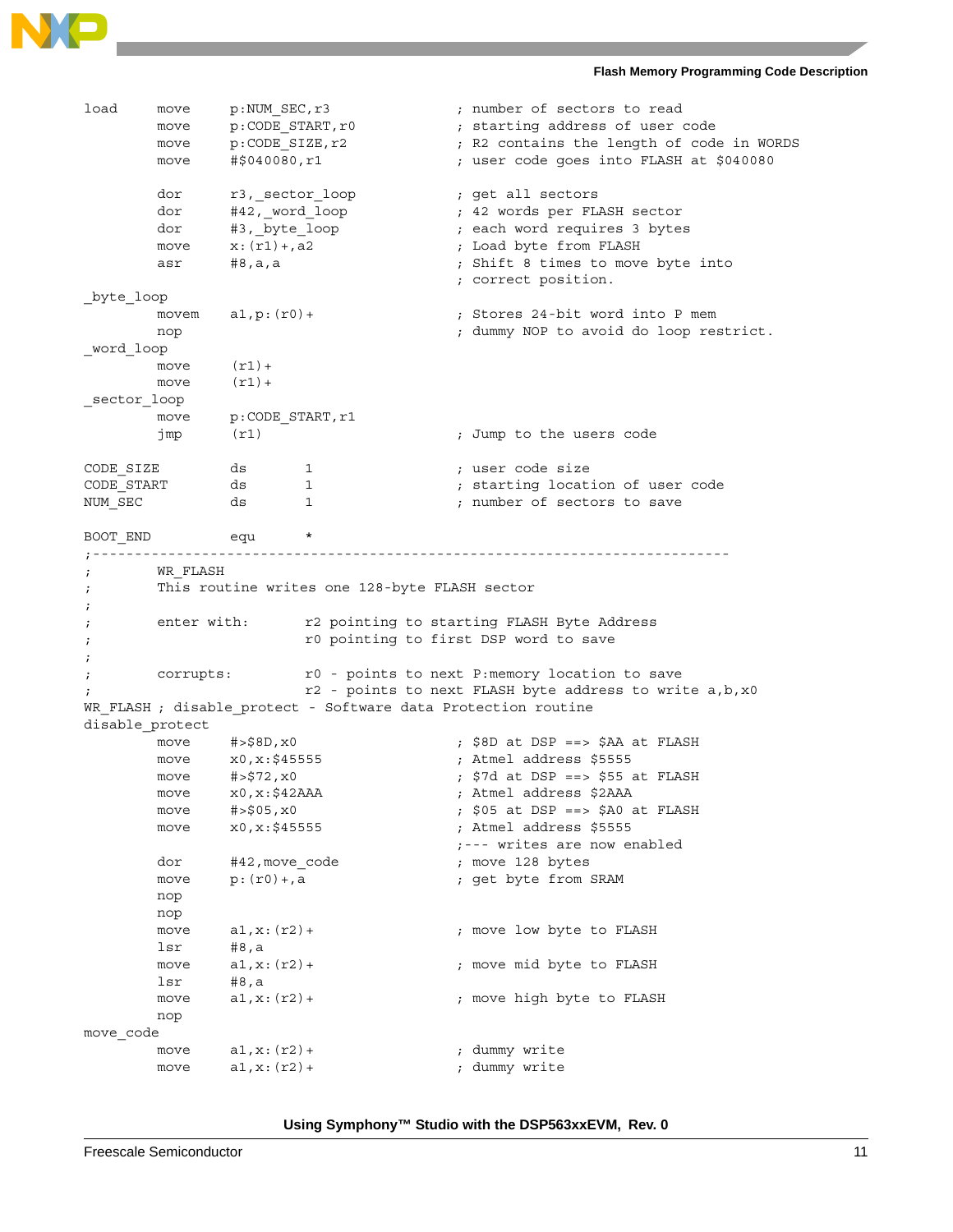#### **Flash Memory Programming Code Description**

```
bsr <delay 20m ; wait 20 ms to finish program cycle
        rts
: - - - - - - - - - - - -; delay_20m -- 
; 21.0 ms of delay guarantees that the write cycle has finished.
; Icycles for a 98.304 MHz clock. (10.17 ns/Instruction cycle)
; The Write Cycle Time is 20ms, so we just wait long enough here for the
; write cycle to have started AND finished...
delay_20m
        dor #280,_11 ; 280 x 7374 x 27.13ns = 21.0 ms
        move #7374,x0
        rep x0 
        nop
_l1 rts 
                            ;----------------------------------------------------------------------------
        end main_flash
```
### <span id="page-11-0"></span>**6.1 Main Code**

The main code starts with its own I/O register equates for the PLL and program bus registers (i.e it does not use an ioequ include file) so that the codec code file can use the I/O register equate include file without conflicts in the project. The main code also includes equates for the AAR1 and BCR control register values. The Flash memory programming code is located at the top of the internal program memory so that the user code can be placed in the low program memory (and use the default interrupt vector locations if needed). See [Section 3.3.1, "Flash Memory Programming Code Device Define](#page-4-1) for more detail of these instructions.

The first two move instructions after the main flash label define the location of the first word of the user code and the number of 24-bit words in the user code. The codec programming code starts at location p:0x100 and is a little less than 0x100 words long. These values are used in the bootloader code and must be modified if the user code is changed.

The next instructions in the main code program the PLL control register(s) using conditional assembly directives. See [Section 3.3.1, "Flash Memory Programming Code Device Define](#page-4-1) for more detail of these instructions. Then the main code programs the external memory interface control registers (AAR1 and BCR) to enable access to the Flash memory. The main code also calculates number of Flash memory sectors that are needed to contain the user code.

After the initialization, the main code uses the Flash memory write routine to write the bootloader code to the first sector of the Flash memory. Then the main code uses the Flash memory write routine to write the user code to the Flash memory starting at the second sector.

The main code ends at a debug instruction that passes control of the DSP to the debugger so that you know when the code is complete.

#### <span id="page-11-1"></span>**6.2 Bootloader Code**

The bootloader code is loaded by the main code to the first sector of the Flash memory. The bootloader transfers the user code from the Flash memory (starting at the second sector of the Flash memory) to the DSP internal program memory and then the bootloader code jumps to the beginning of the user code. As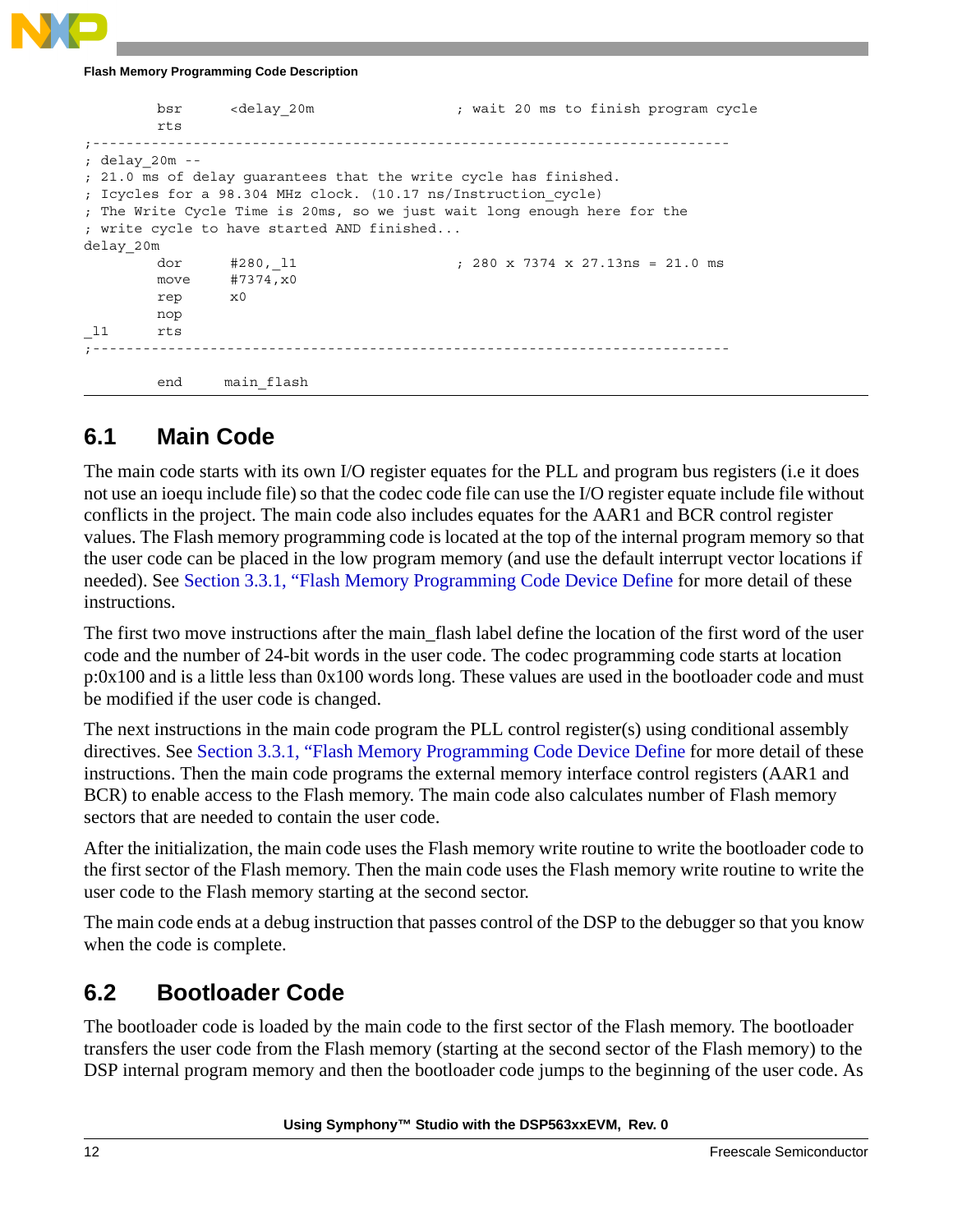

it is currently written, the bootloader code only moves user code from Flash memory to internal program memory. This code can easily be modified to add data transfers from Flash memory to X or Y data memory.

For stand-alone operation, the DSP performs the following steps following a reset with boot mode 9 (boot from byte wide memory):

- jump to 0xFF0000
- run the internal bootstrap code and download the bootloader code
- jump to the bootloader code
- run the bootloader and download the user code
- jump to the user code
- run the user code.

#### <span id="page-12-0"></span>**6.3 Flash Memory Write Routine**

The Flash memory write routine (WR\_FLASH) disables the Flash memory software data protection and then loads one Flash memory sector with data. The Flash memory write code includes a small delay routine. The delay routine is called at the end of the Flash memory write routine to guarantee that the write cycle has finished before any other data is loaded to the Flash memory. The Flash memory write routine is called by the main code as many times as necessary to write the entire user code to the Flash memory depending how many sectors are required to accommodate the user code.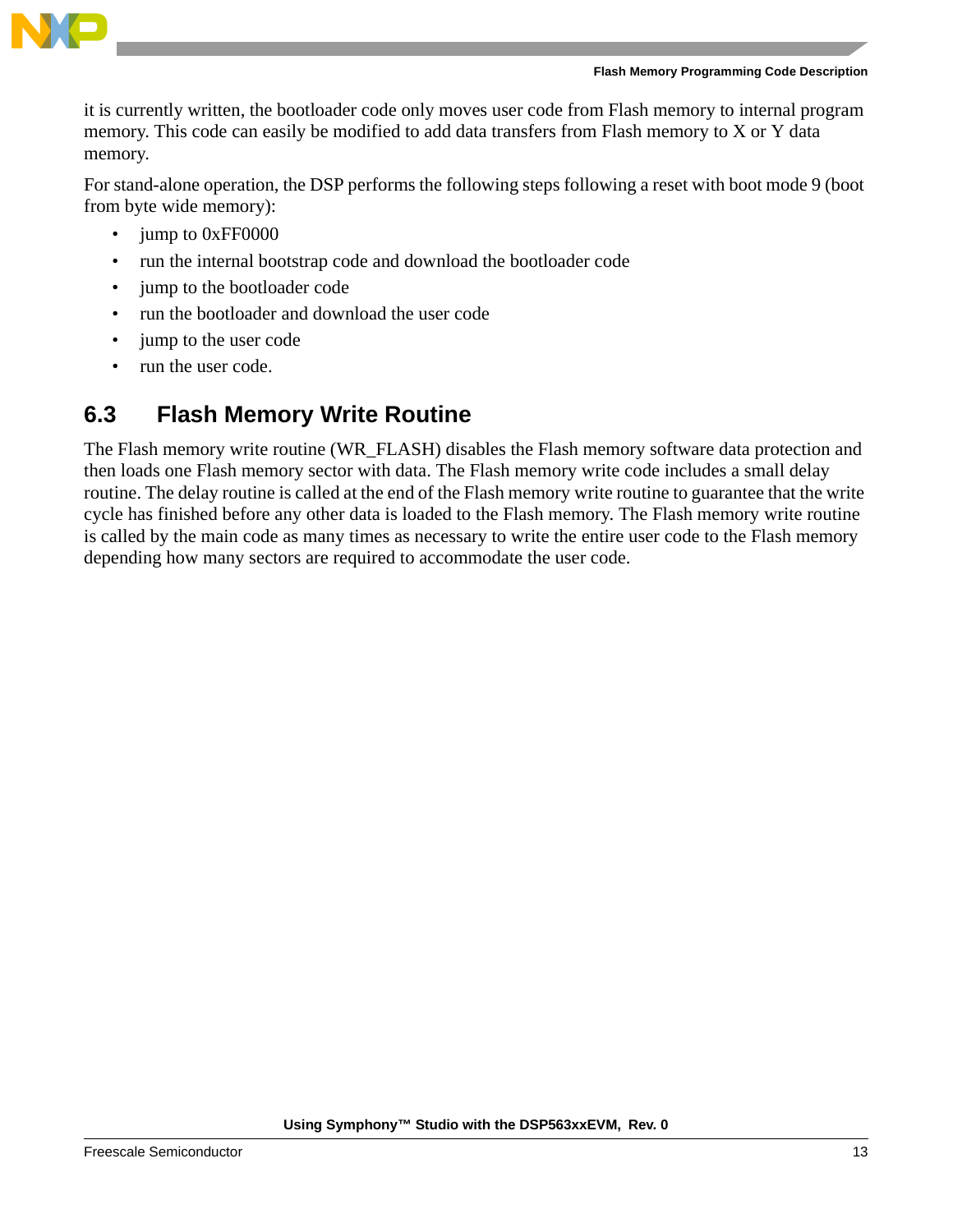

**Flash Memory Programming Code Description**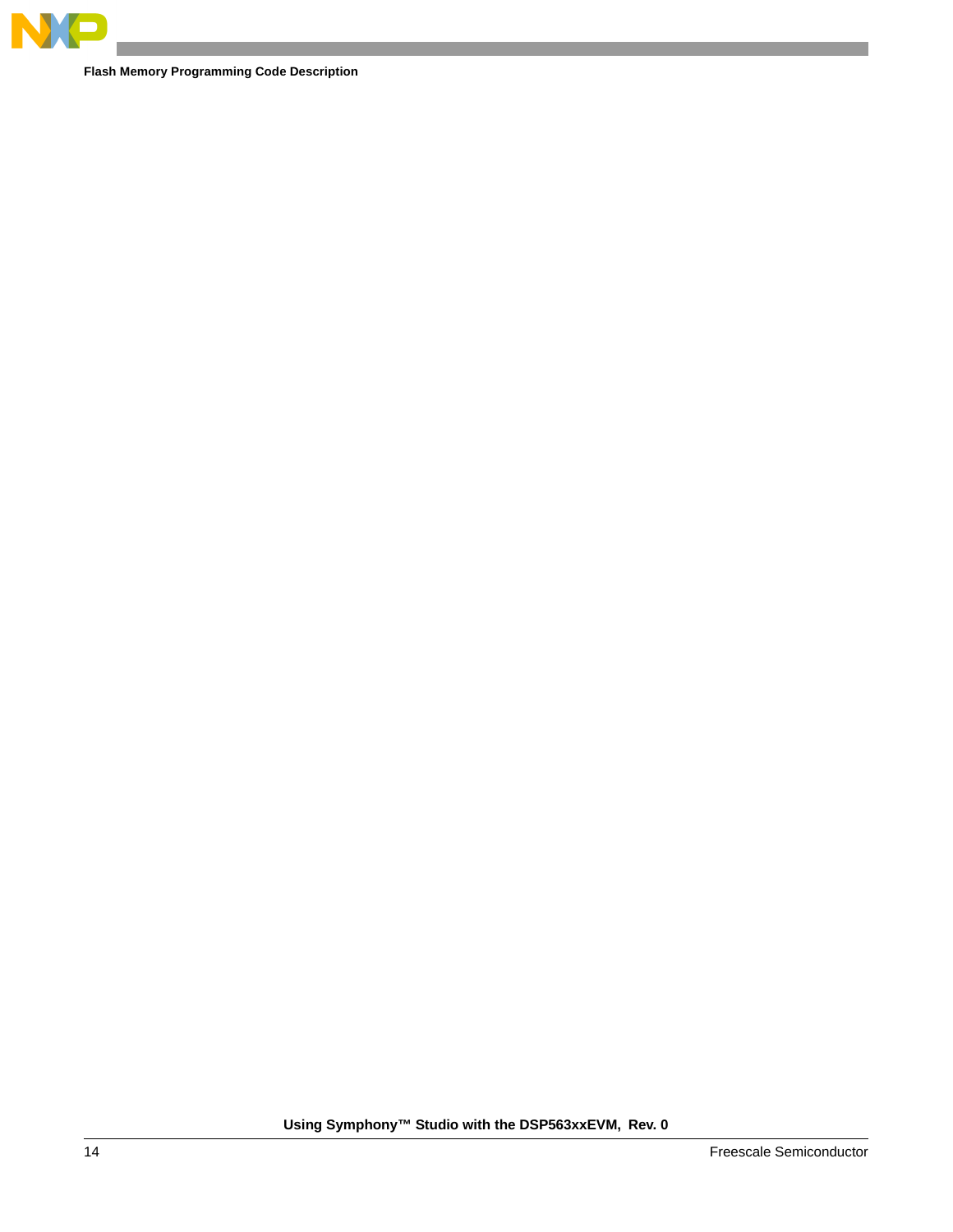

 $\overline{\phantom{a}}$ 

**Flash Memory Programming Code Description**